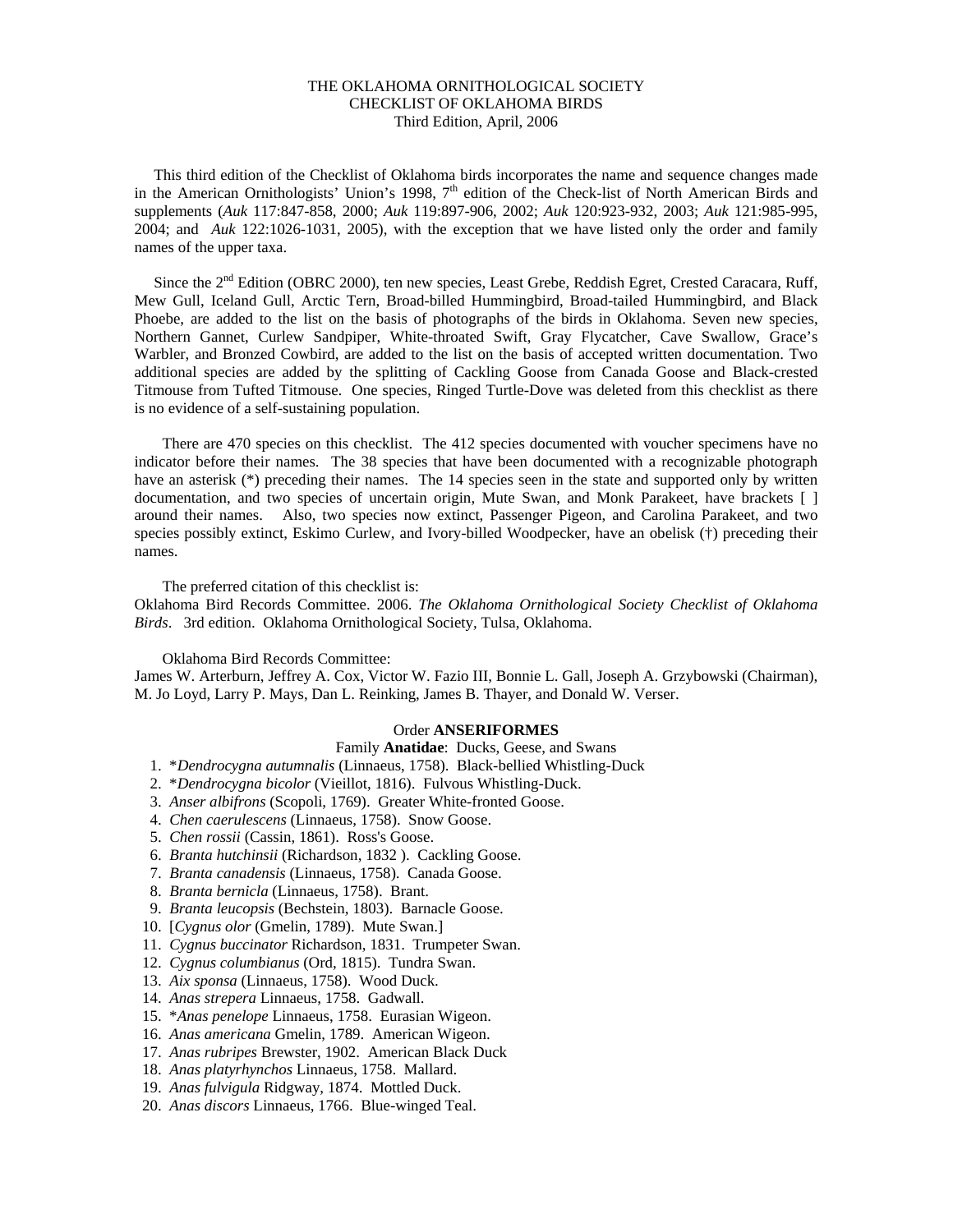- 21. *Anas cyanoptera* Vieillot, 1816. Cinnamon Teal.
- 22. *Anas clypeata* Linnaeus, 1758. Northern Shoveler.
- 23. *Anas acuta* Linnaeus, 1758. Northern Pintail.
- 24. \**Anas querquedula* Linnaeus, 1758. Garganey.
- 25. [*Anas formosa* Georgi, 1775. Baikal Teal.]
- 26. *Anas crecca* Linnaeus, 1758. Green-winged Teal.
- 27. *Aythya valisineria* (Wilson, 1814). Canvasback.
- 28. *Aythya americana* (Eyton, 1838). Redhead.
- 29. *Aythya collaris* (Donovan, 1809). Ring-necked Duck.
- 30. *Aythya marila* (Linnaeus, 1761). Greater Scaup.
- 31. *Aythya affinis* (Eyton, 1838). Lesser Scaup.
- 32. *Melanitta perspicillata* (Linnaeus,1758). Surf Scoter.
- 33. *Melanitta fusca* (Linnaeus, 1758). White-winged Scoter.
- 34. *Melanitta nigra* (Linnaeus, 1758). Black Scoter.
- 35. *Clangula hyemalis* (Linnaeus, 1758). Long-tailed Duck.
- 36. *Bucephala albeola* (Linnaeus, 1758). Bufflehead.
- 37. *Bucephala clangula* (Linnaeus, 1758). Common Goldeneye.
- 38. *Bucephala islandica* (Gmelin, 1789). Barrow's Goldeneye.
- 39. *Lophodytes cucullatus* (Linnaeus, 1758). Hooded Merganser.
- 40. *Mergus merganser* Linnaeus, 1758. Common Merganser.
- 41. *Mergus serrator* Linnaeus, 1758. Red-breasted Merganser.
- 42. *Oxyura jamaicensis* (Gmelin, 1789). Ruddy Duck.

## Order **GALLIFORMES**

## Family **Phasianidae**: Partridges, Grouse, Turkeys, and Old World Quail

- 43. *Phasianus colchicus* Linnaeus, 1758. Ring-necked Pheasant.
- 44. [*Centrocercus minimus* (Bradbury and Vehrencamp, 1998). Gunnison Sage-Grouse.]
- 45. [*Tympanuchus phasianellus* (Linnaeus, 1758). Sharp-tailed Grouse.]
- 46. *Tympanuchus cupido* (Linnaeus, 1758). Greater Prairie-Chicken.
- 47. *Tympanuchus pallidicinctus* (Ridgway, 1873). Lesser Prairie-Chicken.
- 48. *Meleagris gallopavo* Linnaeus, 1758. Wild Turkey.

## Family **Odontophoridae**: New World Quails

- 49. *Callipepla squamata* (Vigors, 1830). Scaled Quail.
- 50. *Colinus virginianus* (Linnaeus, 1758). Northern Bobwhite.

## Order **GAVIIFORMES**

## Family **Gaviidae**: Loons

- 51. \**Gavia stellata* (Pontoppidan, 1763). Red-throated Loon.
- 52. \**Gavia pacifica* (Lawrence, 1858). Pacific Loon.
- 53. *Gavia immer* (Brünnich, 1764). Common Loon.
- 54. \**Gavia adamsii* (Gray, 1859). Yellow-billed Loon.

## Order **PODICIPEDIFORMES**

# Family **Podicipedidae**: Grebes

- 55. \**Tachybaptus dominicus* (Linnaeus, 1766 ). Least Grebe.
- 56. *Podilymbus podiceps* (Linnaeus, 1758). Pied-billed Grebe.
- 57. *Podiceps auritus* (Linnaeus, 1758). Horned Grebe.
- 58. \**Podiceps grisegena* (Boddaert, 1783). Red-necked Grebe.
- 59. *Podiceps nigricollis* Brehm, 1831. Eared Grebe.
- 60. *Aechmophorus occidentalis* (Lawrence, 1858). Western Grebe.
- 61. \**Aechmophorus clarkii* (Lawrence, 1858). Clark's Grebe.

### Order **PELECANIFORMES**

## Family **Pelecanidae**: Pelicans

62. *Pelecanus erythrorhynchos* Gmelin, 1789. American White Pelican.

63. *Pelecanus occidentalis* Linnaeus, 1766. Brown Pelican.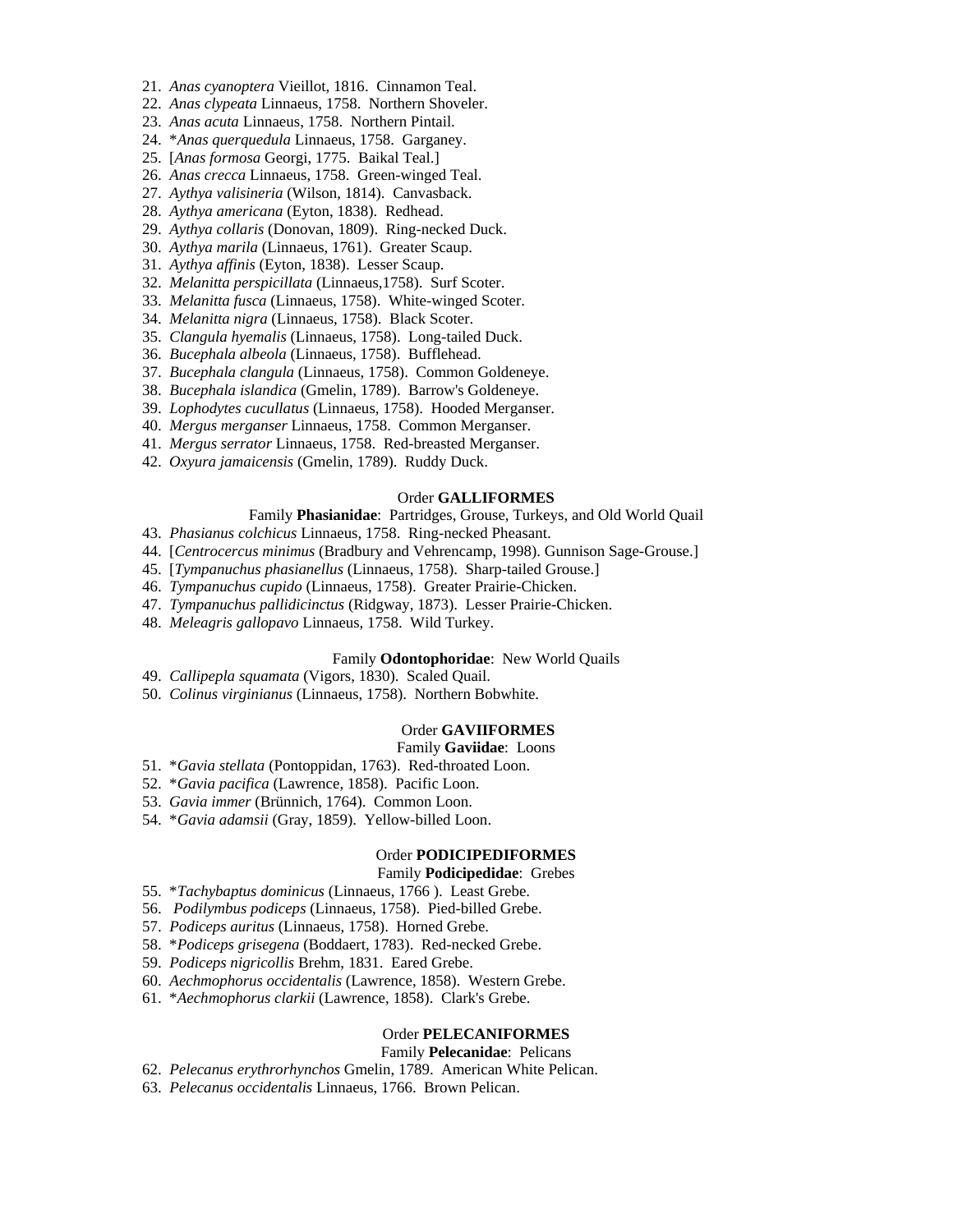## Family **Phalacrocoracidae**: Cormorants.

64. *Phalacrocorax brasilianus* (Gmelin, 1789). Neotropic Cormorant.

65. *Phalacrocorax auritus* (Lesson, 1831). Double-crested Cormorant.

### Family **Sudidae**

66. [*Morus bassanus* (Linnaeus, 1758 ). Northern Gannet]

### Family **Anhingidae**: Darters

67. *Anhinga anhinga* (Linnaeus, 1766). Anhinga.

## Family **Fregatidae**: Frigatebirds

68. *Fregata magnificens* Mathews, 1914. Magnificent Frigatebird.

69. *Fregata minor* (Gmelin, 1789). Great Frigatebird.

#### Order **CICONIIFORMES**

## Family **Ardeidae**: Herons, Bitterns, and Allies

70. *Botaurus lentiginosus* (Rackett, 1813). American Bittern.

71. *Ixobrychus exilis* (Gmelin, 1789). Least Bittern.

- 72. *Ardea herodias* Linnaeus, 1758. Great Blue Heron.
- 73. *Ardea alba* Linnaeus, 1758. Great Egret.
- 74. *Egretta thula* (Molina, 1782). Snowy Egret.
- 75. *Egretta caerulea* (Linnaeus, 1758). Little Blue Heron.
- 76. *Egretta tricolor* (Müller, 1776). Tricolored Heron.
- 77. \**Egretta rufescens* (Gmelin, 1789 ). Reddish Egret.
- 78. *Bubulcus ibis* (Linnaeus, 1758). Cattle Egret.
- 79. *Butorides virescens* (Linnaeus, 1758). Green Heron.
- 80. *Nycticorax nycticorax* (Linnaeus, 1758). Black-crowned Night-Heron.
- 81. *Nyctanassa violacea* (Linnaeus, 1758). Yellow-crowned Night-Heron.

### Family **Threskiornithidae**: Ibises and Spoonbills

- 82. *Eudocimus albus* (Linnaeus, 1758). White Ibis.
- 83. *Plegadis falcinellus* (Linnaeus, 1766). Glossy Ibis.
- 84. *Plegadis chihi* (Vieillot, 1817). White-faced Ibis.
- 85. *Platalea ajaja* (Linnaeus, 1758). Roseate Spoonbill.

## Family **Ciconiidae**: Storks

- 86. \**Jabiru mycteria* (Lichtenstein, 1819). Jabiru.
- 87. *Mycteria americana* Linnaeus, 1758. Wood Stork.

## Family **Cathartidae**: New World Vultures

- 88. *Coragyps atratus* (Bechstein, 1793). Black Vulture.
- 89. *Cathartes aura* (Linnaeus, 1758). Turkey Vulture.

### Order **FALCONIFORMES**

### Family **Accipitridae**: Hawks, Kites, Eagles, and Allies

- 90. *Pandion haliaetus* (Linnaeus, 1758). Osprey.
- 91. *Elanoides forficatus* (Linnaeus, 1758). Swallow-tailed Kite.
- 92. *Elanus leucurus* (Vieillot, 1818). White-tailed Kite.
- 93. *Ictinia mississippiensis* (Wilson, 1811). Mississippi Kite.
- 94. *Haliaeetus leucocephalus* (Linnaeus, 1766). Bald Eagle.
- 95. *Circus cyaneus* (Linnaeus, 1766). Northern Harrier.
- 96. *Accipiter striatus* Vieillot, 1808. Sharp-shinned Hawk.
- 97. *Accipiter cooperii* (Bonaparte, 1828). Cooper's Hawk.
- 98. *Accipiter gentilis* (Linnaeus, 1758). Northern Goshawk.
- 99. [*Asturina nitida* (Latham, 1790). Gray Hawk.]
- 100. *Parabuteo unicinctus* (Temminck, 1824). Harris's Hawk.
- 101. *Buteo lineatus* (Gmelin, 1788). Red-shouldered Hawk.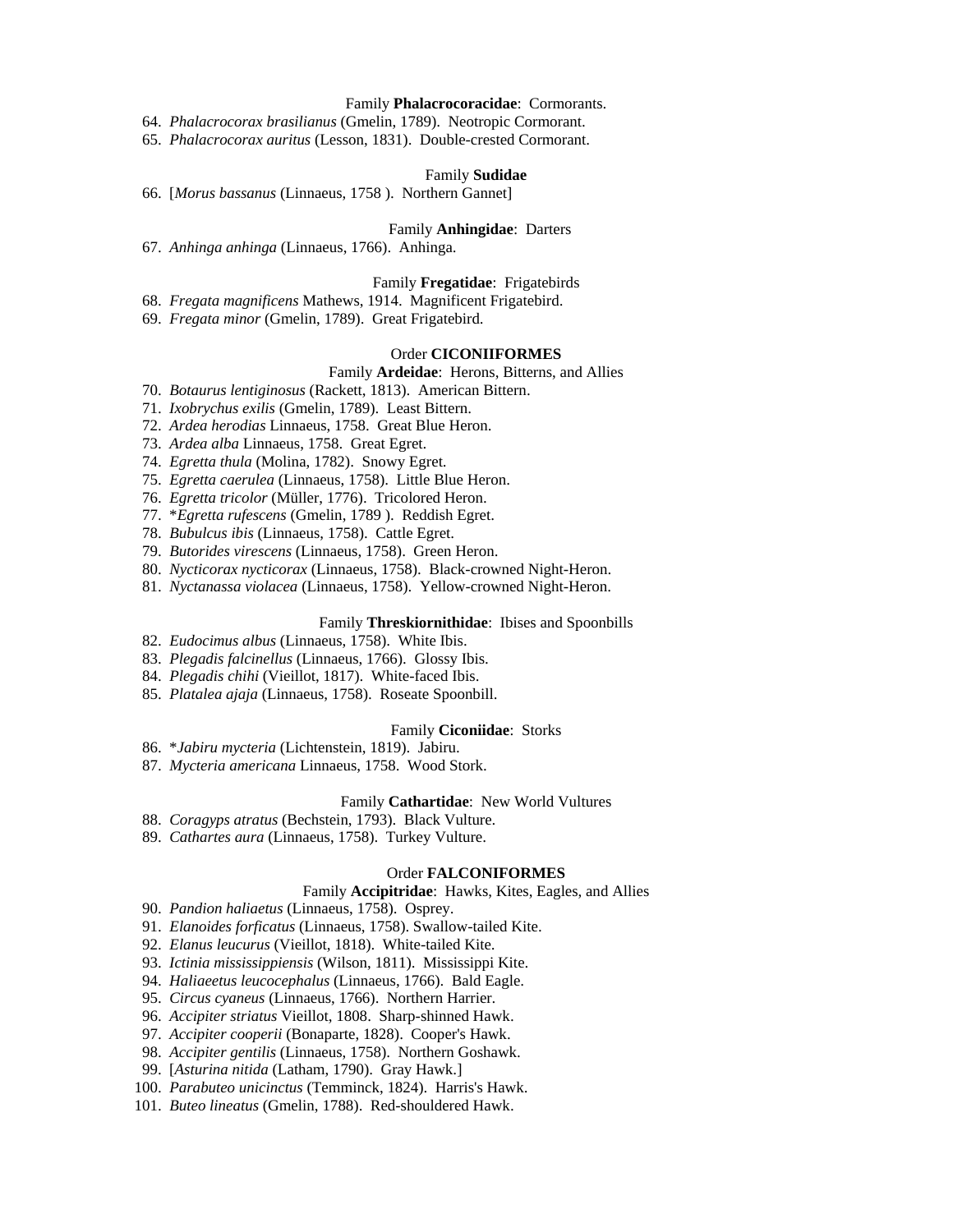- 102. *Buteo platypterus* (Vieillot, 1823). Broad-winged Hawk.
- 103. *Buteo swainsoni* Bonaparte, 1838. Swainson's Hawk.
- 104. *Buteo jamaicensis* (Gmelin, 1788). Red-tailed Hawk.
- 105. *Buteo regalis* (Gray, 1844). Ferruginous Hawk.
- 106. *Buteo lagopus* (Pontoppidan, 1763). Rough-legged Hawk.
- 107. *Aquila chrysaetos* (Linnaeus, 1758). Golden Eagle.

#### Family **Falconidae**: Caracaras and Falcons

- 108. \**Caracara cheriway* (Jocquin, 1784). Crested Caracara.
- 109. *Falco sparverius* Linnaeus, 1758. American Kestrel.
- 110. *Falco columbarius* Linnaeus, 1758. Merlin.
- 111. *Falco rusticolus* Linnaeus, 1758. Gyrfalcon.
- 112. *Falco peregrinus* Tunstall, 1771. Peregrine Falcon.
- 113. *Falco mexicanus* Schlegel, 1851. Prairie Falcon.

### Order **GRUIFORMES**

## Family **Rallidae**: Rails, Gallinules, and Coots

- 114. *Coturnicops noveboracensis* (Gmelin, 1789). Yellow Rail.
- 115. *Laterallus jamaicensis* (Gmelin, 1789). Black Rail.
- 116. *Rallus elegans* Audubon, 1834. King Rail.
- 117. *Rallus limicola* Vieillot, 1819. Virginia Rail.
- 118. *Porzana carolina* (Linnaeus, 1758). Sora.
- 119. *Porphyrio martinica* (Linnaeus, 1766). Purple Gallinule.
- 120. *Gallinula chloropus* (Linnaeus, 1758). Common Moorhen.
- 121. *Fulica americana* Gmelin, 1789. American Coot.

## Family **Gruidae**: Cranes

- 122. *Grus canadensis* (Linnaeus, 1758). Sandhill Crane.
- 123. *Grus americana* (Linnaeus, 1758). Whooping Crane.

### Order **CHARADRIIFORMES**

### Family **Charadriidae**: Lapwings and Plovers

- 124. *Pluvialis squatarola* (Linnaeus, 1758). Black-bellied Plover.
- 125. *Pluvialis dominica* (Müller, 1776). American Golden-Plover.
- 126. *Charadrius alexandrinus* Linnaeus, 1758. Snowy Plover.
- 127. \**Charadrius wilsonia* Ord, 1814. Wilson's Plover.
- 128. *Charadrius semipalmatus* Bonaparte, 1825. Semipalmated Plover.
- 129. *Charadrius melodus* Ord, 1824. Piping Plover.
- 130. *Charadrius vociferus* Linnaeus, 1758. Killdeer.
- 131. *Charadrius montanus* Townsend, 1837. Mountain Plover.

### Family **Recurvirostridae**: Stilts and Avocets

- 132. *Himantopus mexicanus* (Müller, 1776). Black-necked Stilt.
- 133. *Recurvirostra americana* Gmelin, 1789. American Avocet.

## Family **Scolopacidae**: Sandpipers, Phalaropes, and Allies

- 134. *Tringa melanoleuca* (Gmelin, 1789). Greater Yellowlegs.
- 135. *Tringa flavipes* (Gmelin, 1789). Lesser Yellowlegs.
- 136. *Tringa solitaria* Wilson, 1813. Solitary Sandpiper.
- 137. *Catoptrophorus semipalmatus* (Gmelin, 1789). Willet.
- 138. *Actitis macularia* (Linnaeus, 1766). Spotted Sandpiper.
- 139. *Bartramia longicauda* (Bechstein, 1812). Upland Sandpiper.
- 140. †*Numenius borealis* (Forster, 1772). Eskimo Curlew.
- 141. *Numenius phaeopus* (Linnaeus, 1758). Whimbrel.
- 142. *Numenius americanus* Bechstein, 1812. Long-billed Curlew.
- 143. *Limosa haemastica* (Linnaeus, 1758). Hudsonian Godwit.
- 144. *Limosa fedoa* (Linnaeus, 1758). Marbled Godwit.
- 145. *Arenaria interpres* (Linnaeus, 1758). Ruddy Turnstone.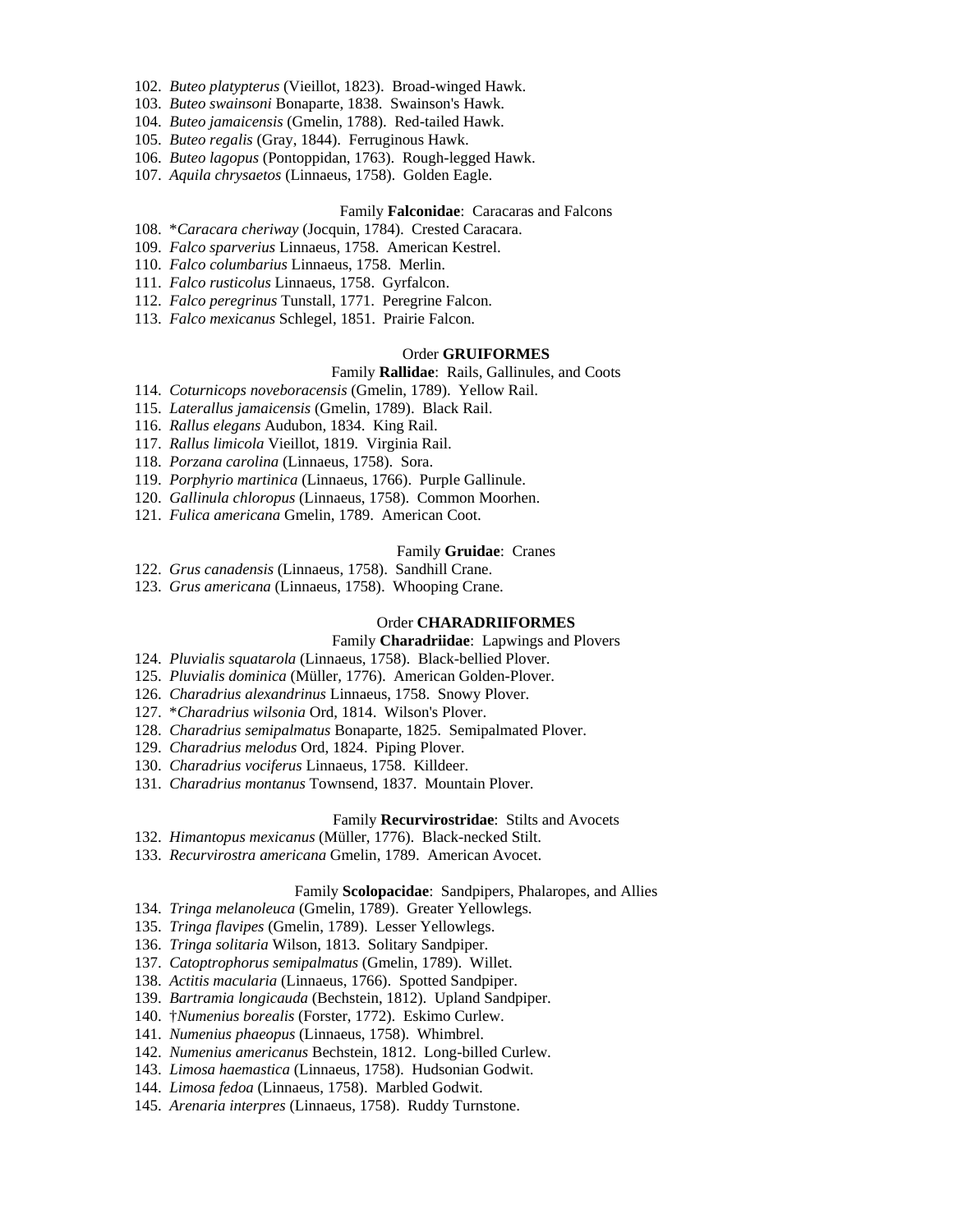- 146. *Calidris canutus* (Linnaeus, 1758). Red Knot.
- 147. *Calidris alba* (Pallas, 1764). Sanderling.
- 148. *Calidris pusilla* (Linnaeus, 1766). Semipalmated Sandpiper.
- 149. *Calidris mauri* (Cabanis, 1857). Western Sandpiper.
- 150. *Calidris minutilla* (Vieillot, 1819). Least Sandpiper.
- 151. *Calidris fuscicollis* (Vieillot, 1819). White-rumped Sandpiper.
- 152. *Calidris bairdii* (Coues, 1861). Baird's Sandpiper.
- 153. *Calidris melanotos* (Vieillot, 1819). Pectoral Sandpiper.
- 154. \**Calidris maritima* (Brünnich, 1764). Purple Sandpiper.
- 155. *Calidris alpina* (Linnaeus, 1758). Dunlin.
- 156. [*Calidris ferruginea* (Pontoppidan, 1763). Curlew Sandpiper.]
- 157. *Calidris himantopus* (Bonaparte, 1826). Stilt Sandpiper.
- 158. *Tryngites subruficollis* (Vieillot, 1819). Buff-breasted Sandpiper.
- 159. \**Philomachus pugnax* (Linnaeus, 1758). Ruff.
- 160. *Limnodromus griseus* (Gmelin, 1789). Short-billed Dowitcher.
- 161. *Limnodromus scolopaceus* (Say, 1823). Long-billed Dowitcher.
- 162. *Gallinago* delicata (Linnaeus, 1758). Wilson's Snipe.
- 163. *Scolopax minor* Gmelin, 1789. American Woodcock.
- 164. *Phalaropus tricolor* (Vieillot, 1819). Wilson's Phalarope.
- 165. *Phalaropus lobatus* (Linnaeus, 1758). Red-necked Phalarope.
- 166. *Phalaropus fulicaria* (Linnaeus, 1758). Red Phalarope.

### Family **Laridae**: Skuas, Gulls, Terns, and Skimmers

- 167. *Stercorarius pomarinus* (Temminck, 1815). Pomarine Jaeger.
- 168. *Stercorarius parasiticus* (Linnaeus, 1758). Parasitic Jaeger.
- 169. *Larus atricilla* Linnaeus, 1758. Laughing Gull.
- 170. *Larus pipixcan* Wagler, 1831. Franklin's Gull.
- 171. \**Larus minutus* Pallas, 1776. Little Gull.
- 172. \**Larus ridibundus* Linnaeus, 1766. Black-headed Gull.
- 173. *Larus philadelphia* (Ord, 1815). Bonaparte's Gull.
- 174. *Larus heermanni* Cassin, 1852. Heermann's Gull.
- 175. *\*Larus canus* Linnaeus, 1758. Mew Gull.
- 176. *Larus delawarensis* Ord, 1815. Ring-billed Gull.
- 177. *Larus californicus* Lawrence, 1854. California Gull.
- 178. *Larus argentatus* Pontoppidan, 1763. Herring Gull.
- 179. \**Larus thayeri* Brooks, 1915. Thayer's Gull.
- 180. \**Larus glaucoides* Meyer, 1822. Iceland Gull.
- 181. \**Larus fuscus* Linnaeus, 1758. Lesser Black-backed Gull.
- 182. *Larus glaucescens* Naumann, 1840. Glaucous-winged Gull.
- 183. *Larus hyperboreus* Gunnerus, 1767. Glaucous Gull.
- 184. *\*Larus marinus* Linnaeus, 1758. Great Black-backed Gull.
- 185. *Xema sabini* (Sabine, 1819). Sabine's Gull.
- 186. *Rissa tridactyla* (Linnaeus, 1758). Black-legged Kittiwake.
- 187. *Sterna caspia* Pallas, 1770. Caspian Tern.
- 188. \**Sterna maxima* Boddaert, 1783. Royal Tern.
- 189. *Sterna hirundo* Linnaeus, 1758. Common Tern.
- 190. \**Sterna paradisaea* Pontoppidan, 1763. Arctic Tern.
- 191. *Sterna forsteri* Nuttall, 1834. Forster's Tern.
- 192. *Sterna antillarum* (Lesson, 1847). Least Tern.
- 193. *Chlidonias niger* (Linnaeus, 1758). Black Tern.
- 194. *Rynchops niger* Linnaeus, 1758. Black Skimmer.

## Order **COLUMBIFORMES**

## Family **Columbidae**: Pigeons and Doves

- 195. *Columba livia* Gmelin, 1789. Rock Pigeon.
- 196. *Patagioenas fasciata* Say, 1823. Band-tailed Pigeon.
- 197. *Streptopelia decaocto* (Frivaldszky 1838). Eurasian Collared-Dove.
- 198. \**Zenaida asiatica* (Linnaeus, 1758). White-winged Dove.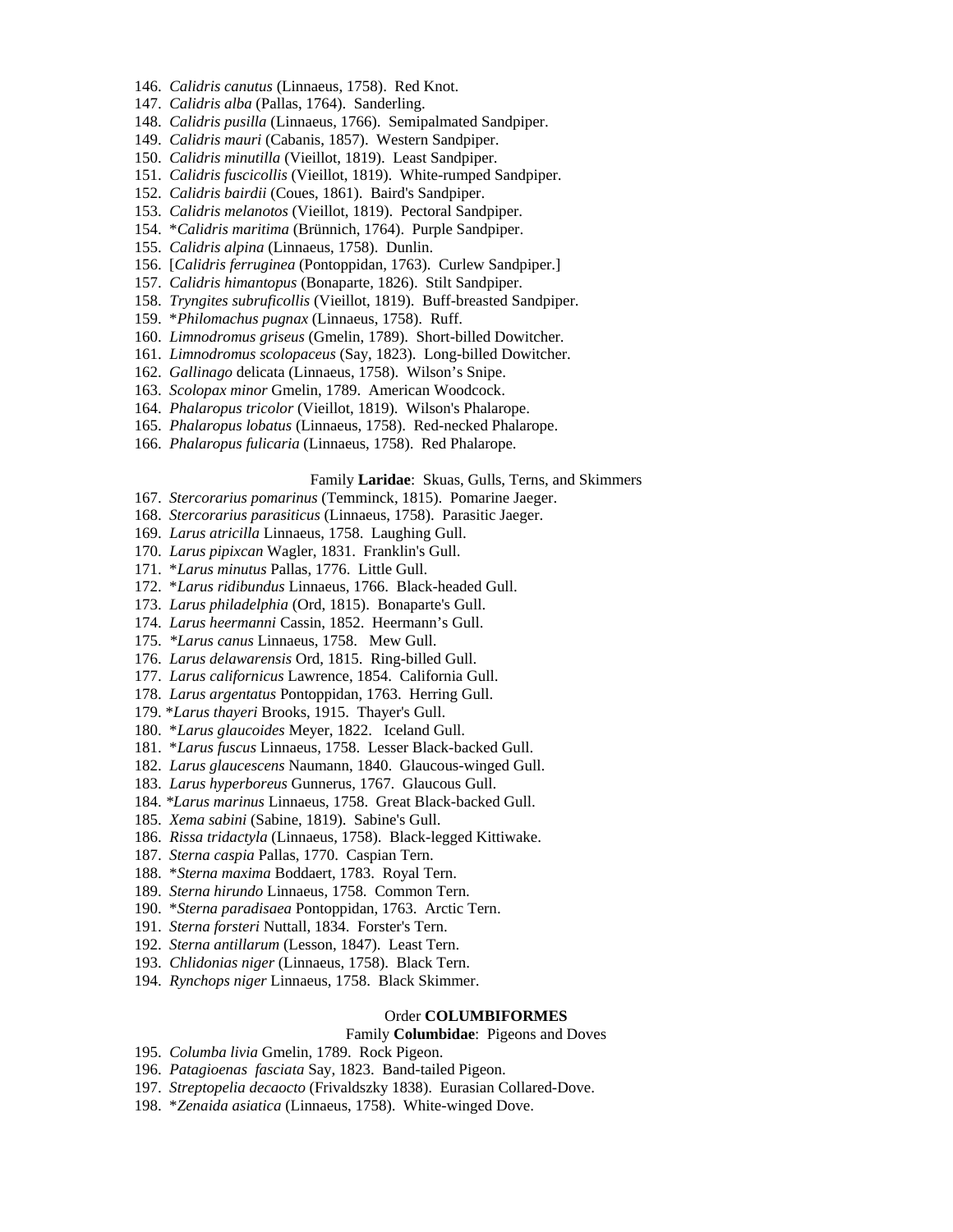- 199. *Zenaida macroura* (Linnaeus, 1758). Mourning Dove.
- 200. †*Ectopistes migratorius* (Linnaeus, 1766). Passenger Pigeon.
- 201. *Columbina inca* (Lesson, 1847). Inca Dove.
- 202. *Columbina passerina* (Linnaeus,1758). Common Ground-Dove.

### Order **PSITTACIFORMES**

### Family **Psittacidae**: Lories, Parakeets, Macaws, and Parrots

- 203. [*Myiopsitta monachus* (Boddaert, 1783). Monk Parakeet.]
- 204. †*Conuropsis carolinensis* (Linnaeus, 1758). Carolina Parakeet.

#### Order **CUCULIFORMES**

### Family **Cuculidae**: Cuckoos, Roadrunners, and Anis

- 205. *Coccyzus erythropthalmus* (Wilson, 1811). Black-billed Cuckoo.
- 206. *Coccyzus americanus* (Linnaeus, 1758). Yellow-billed Cuckoo.
- 207. *Geococcyx californianus* (Lesson, 1829). Greater Roadrunner.
- 208. *Crotophaga sulcirostris* Swainson, 1827. Groove-billed Ani.

### Order **STRIGIFORMES**

Family **Tytonidae**: Barn Owls

209. *Tyto alba* (Scopoli, 1769). Barn Owl.

### Family **Strigidae**: Typical Owls

- 210. *Megascops kennicottii* (Elliot, 1867). Western Screech-Owl.
- 211. *Megascops asio* (Linnaeus, 1758). Eastern Screech-Owl.
- 212. *Bubo virginianus* (Gmelin, 1788). Great Horned Owl.
- 213. *Nyctea scandiaca* (Linnaeus, 1758). Snowy Owl.
- 214. *Athene cunicularia* (Molina, 1782). Burrowing Owl.
- 215. *Strix varia Barton*, 1799. Barred Owl.
- 216. *Asio otus* (Linnaeus, 1758). Long-eared Owl.
- 217. *Asio flammeus* (Pontoppidan, 1763). Short-eared Owl.
- 218. *Aegolius acadicus* (Gmelin, 1788). Northern Saw-whet Owl.

## Order **CAPRIMULGIFORMES**

## Family **Caprimulgidae**: Goatsuckers

- 219. *Chordeiles acutipennis* (Hermann, 1783). Lesser Nighthawk.
- 220. *Chordeiles minor* (Forster, 1771). Common Nighthawk.
- 221. *Phalaenoptilus nuttallii* (Audubon, 1844). Common Poorwill.
- 222. *Caprimulgus carolinensis* Gmelin, 1789. Chuck-will's-widow.
- 223. *Caprimulgus vociferus* Wilson, 1812. Whip-poor-will.

## Order **APODIFORMES**

## Family **Apodidae**: Swifts

- 224. *Chaetura pelagica* (Linnaeus, 1758). Chimney Swift.
- 225. [*Aeronautes saxatalis* (Woodhouse, 1853). White-throated Swift.]

### Family **Trochilidae**: Hummingbirds

- 226. \**Colibri thalassinus* (Swainson, 1827). Green Violet-ear
- 227. *\*Cynanthus latirostris* Swainson, 1827. Broad-billed Hummingbird
- 228. *Archilochus colubris* (Linnaeus, 1758). Ruby-throated Hummingbird.
- 229. *Archilochus alexandri* (Bourcier and Mulsant, 1846). Black-chinned Hummingbird.
- 230. *Calypte anna* (Lesson, 1829). Anna's Hummingbird.
- 231. \**Stellula calliope* (Gould, 1847). Calliope Hummingbird.
- 232. \**Selasphorus platycercus* (Swainson, 1827). Broad-tailed Hummingbird.
- 233. *Selasphorus rufus* (Gmelin, 1788). Rufous Hummingbird.

### Order **CORACIIFORMES**

### Family **Alcedinidae**: Kingfishers

234. \**Ceryle torquata* (Linnaeus, 1766). Ringed Kingfisher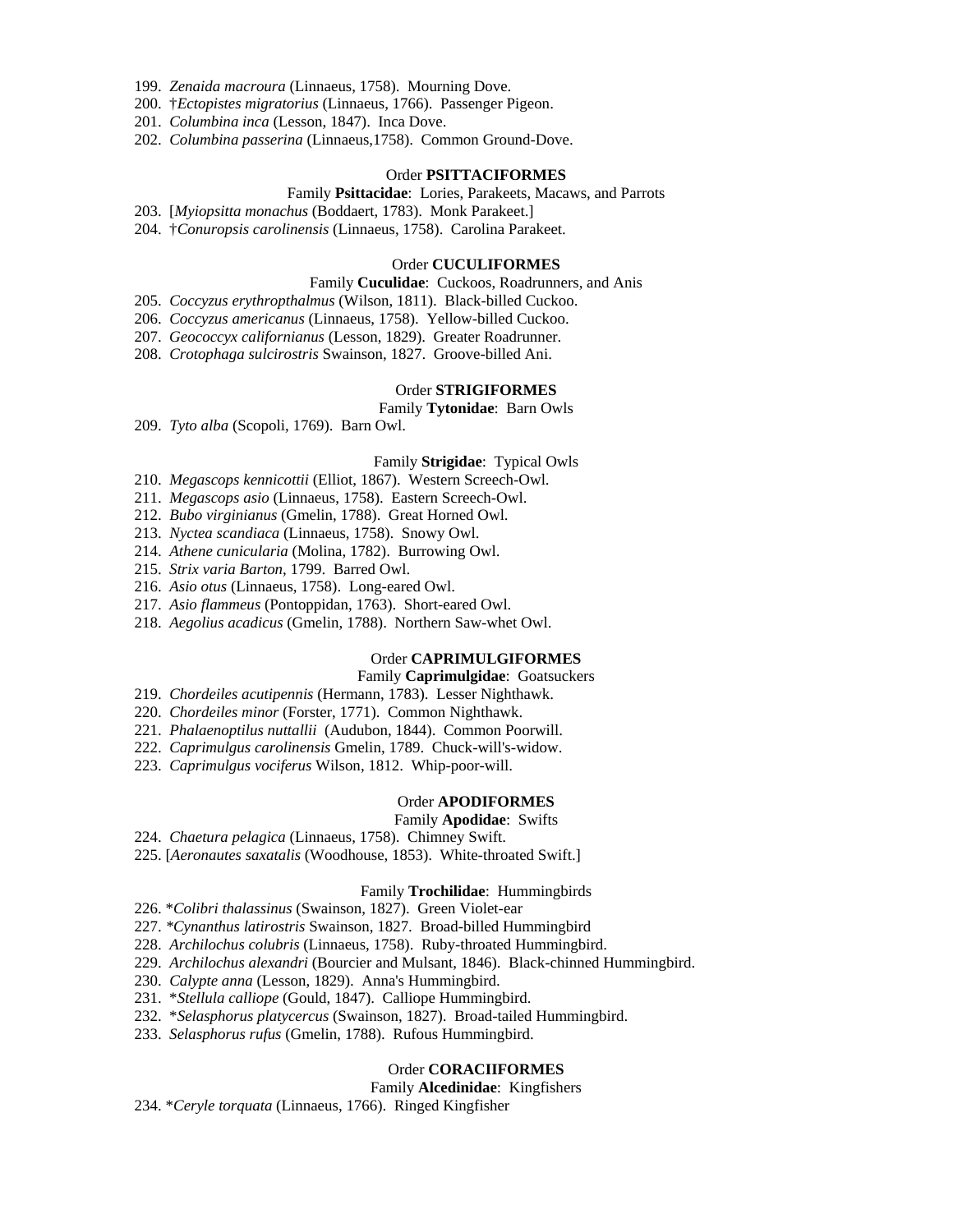## Order **PICIFORMES**

### Family **Picidae**: Woodpeckers and Allies

- 236. *Melanerpes lewis* (Gray, 1849). Lewis's Woodpecker.
- 237. *Melanerpes erythrocephalus* (Linnaeus, 1758). Red-headed Woodpecker.
- 238. *Melanerpes formicivorus* (Swainson, 1827). Acorn Woodpecker.
- 239. *Melaanerpes aurifrons* (Wagler, 1829). Golden-fronted Woodpecker.
- 240. *Melanerpes carolinus* (Linnaeus, 1758). Red-bellied Woodpecker.
- 241. *Sphyrapicus thyroideus* (Cassin, 1852). Williamson's Sapsucker.
- 242. *Sphyrapicus varius* (Linnaeus, 1766). Yellow-bellied Sapsucker.
- 243. *Sphyrapicus nuchalis* Baird, 1858. Red-naped Sapsucker.
- 244. *Picoides scalaris* (Wagler, 1829). Ladder-backed Woodpecker.
- 245. *Picoides pubescens* (Linnaeus, 1766). Downy Woodpecker.
- 246. *Picoides villosus* (Linnaeus, 1766). Hairy Woodpecker.
- 247. *Picoides borealis* (Vieillot, 1809). Red-cockaded Woodpecker.
- 248. *Colaptes auratus* (Linnaeus, 1758). Northern Flicker.
- 249. *Dryocopus pileatus* (Linnaeus, 1758). Pileated Woodpecker.
- 250. †*Campephilus principalis* (Linnaeus, 1758). Ivory-billed Woodpecker.

## Order **PASSERIFORMES**

## Family **Tyrannidae**: Tyrant Flycatchers

- 251. *Contopus cooperi* (Nuttall, 1831). Olive-sided Flycatcher.
- 252. *Contopus sordidulus* Sclater, 1859. Western Wood-Pewee.
- 253. *Contopus virens* (Linnaeus, 1766). Eastern Wood-Pewee.
- 254. *Empidonax flaviventris* (Baird and Baird, 1843). Yellow-bellied Flycatcher.
- 255. *Empidonax virescens* (Vieillot, 1818). Acadian Flycatcher.
- 256. *Empidonax alnorum* Brewster, 1895. Alder Flycatcher.
- 257. *Empidonax traillii* (Audubon, 1828). Willow Flycatcher.
- 258. *Empidonax minimus* (Baird and Baird, 1843). Least Flycatcher.
- 259. *Empidonax hammondii* (Xántus de Vesey, 1858). Hammond's Flycatcher.
- 260. [*Empidonax wrightii* Baird, 1858. Gray Flycatcher.]
- 261. *Empidonax oberholseri* Phillips, 1939. Dusky Flycatcher.
- 262. *Empidonax occidentalis* (Nelson, 1897). Cordilleran Flycatcher.
- 263. \**Sayornis nigricans* (Swainson, 1827). Black Phoebe.
- 264. *Sayornis phoebe* (Latham, 1790). Eastern Phoebe.
- 265. *Sayornis saya* (Bonaparte, 1825). Say's Phoebe.
- 266. *Pyrocephalus rubinus* (Boddaert, 1783). Vermilion Flycatcher.
- 267. [*Myiarchus tuberculifer* (d'Orbigny and Lafresnaye, 1837). Dusky-capped Flycatcher.]
- 268. *Myiarchus cinerascens* (Lawrence, 1851). Ash-throated Flycatcher.
- 269. *Myiarchus crinitus* (Linnaeus, 1758). Great Crested Flycatcher.
- 270. \**Pitangus sulphuratus* (Linnaeus, 1766). Great Kiskadee.
- 271. *Tyrannus vociferans* Swainson, 1826. Cassin's Kingbird.
- 272. *Tyrannus verticalis* Say, 1823. Western Kingbird.
- 273. *Tyrannus tyrannus* (Linnaeus, 1758). Eastern Kingbird.
- 274. *Tyrannus forficatus* (Gmelin, 1789). Scissor-tailed Flycatcher.

### Family **Laniidae**: Shrikes

- 275. *Lanius ludovicianus* Linnaeus, 1766. Loggerhead Shrike.
- 276. *Lanius excubitor* Linnaeus, 1758. Northern Shrike.

#### Family **Vireonidae**: Vireos

- 277. *Vireo griseus* (Boddaert, 1783). White-eyed Vireo.
- 278. *Vireo bellii* Audubon, 1844. Bell's Vireo.
- 279. *Vireo atricapillus* Woodhouse, 1852. Black-capped Vireo.
- 280. *Vireo vicinior* Coues, 1866. Gray Vireo.
- 281. *Vireo flavifrons* Vieillot, 1808. Yellow-throated Vireo.
- 282. *Vireo plumbeus* Coues, 1866. Plumbeous Vireo.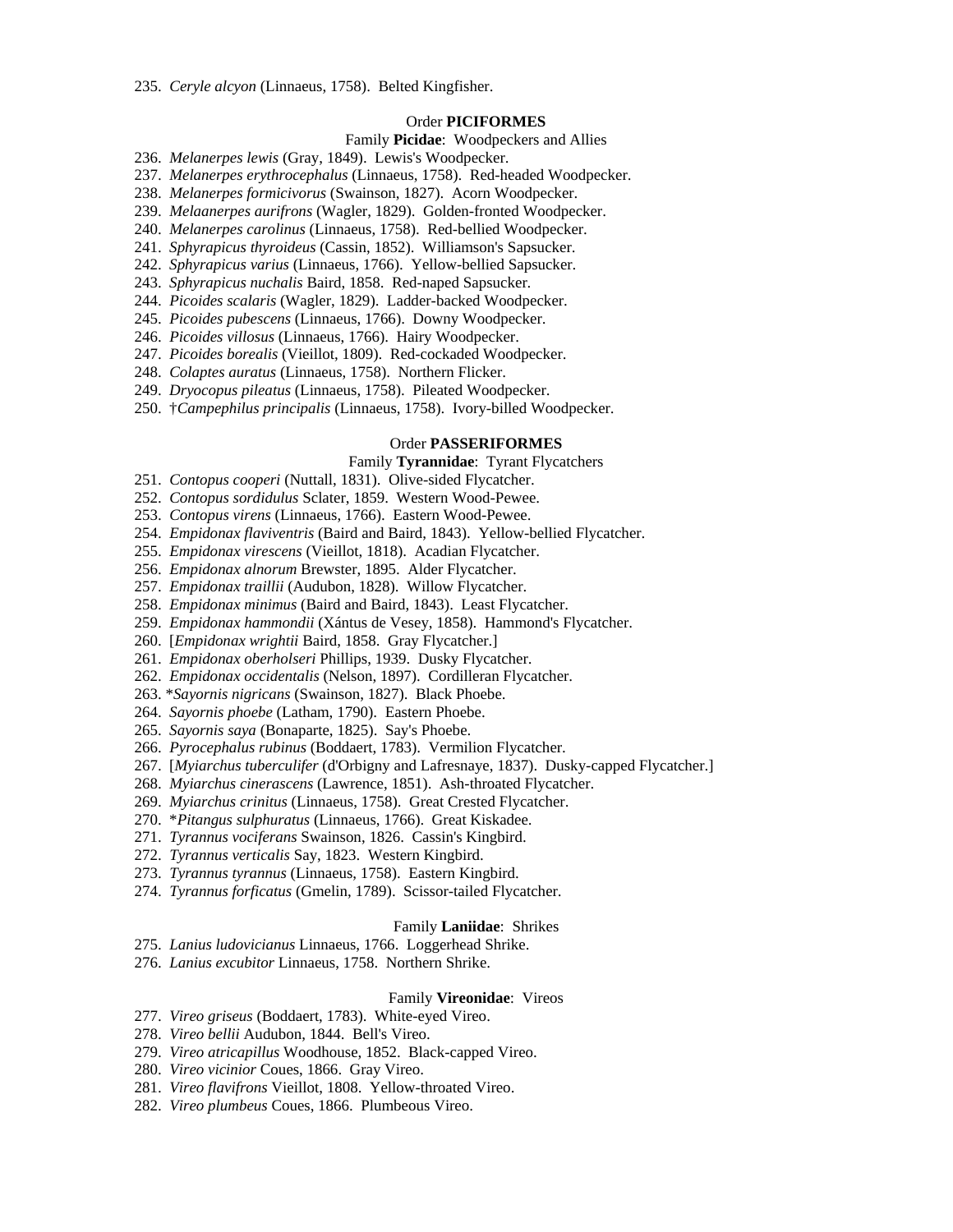- 283. *Vireo cassinii* Xantus de Vasey, 1858. Cassin's Vireo.
- 284. *Vireo solitarius* (Wilson, 1810). Blue-headed Vireo.
- 285. *Vireo gilvus* (Vieillot, 1808). Warbling Vireo.
- 286. *Vireo philadelphicus* (Cassin, 1851). Philadelphia Vireo.
- 287. *Vireo olivaceus* (Linnaeus, 1766). Red-eyed Vireo.

## Family **Corvidae**: Crows and Jays

- 288. [*Perisoreus canadensis* (Linnaeus, 1766). Gray Jay.]
- 289. *Cyanocitta stelleri* (Gmelin, 1788). Steller's Jay.
- 290. *Cyanocitta cristata* ( Linnaeus, 1758). Blue Jay.
- 291. *Aphelocoma californica* (Vigors, 1839). Western Scrub-Jay.
- 292. *Gymnorhinus cyanocephalus* Wied, 1841. Pinyon Jay.
- 293. *Nucifraga columbiana* (Wilson, 1811). Clark's Nutcracker.
- 294. *Pica hudsonia* (Sabine, 1823). Black-billed Magpie.
- 295. *Corvus brachyrhynchos* Brehm, 1822. American Crow.
- 296. *Corvus ossifragus* Wilson, 1812. Fish Crow.
- 297. *Corvus cryptoleucus* Couch, 1854. Chihuahuan Raven.
- 298. *Corvus corax* Linnaeus, 1758. Common Raven.

### Family **Alaudidae**: Larks

299. *Eremophila alpestris* (Linnaeus, 1758). Horned Lark.

### Family **Hirundinidae**: Swallows

- 300. *Progne subis* (Linnaeus, 1758). Purple Martin.
- 301. *Tachycineta bicolor* (Vieillot, 1808). Tree Swallow.
- 302. [*Tachycineta thalassina* (Swainson, 1827). Violet-green Swallow.]
- 303. *Stelgidopteryx serripennis* (Audubon, 1838). Northern Rough-winged Swallow.
- 304. *Riparia riparia* (Linnaeus, 1758). Bank Swallow.
- 305. *Petrochelidon pyrrhonota* (Vieillot, 1817). Cliff Swallow.
- 306. [*Petrochelidon fulva* (Vieillot, 1808). Cave Swallow.]
- 307. *Hirundo rustica* Linnaeus, 1758. Barn Swallow.

## Family **Paridae**: Chickadees and Titmice

- 308. *Poecile carolinensis* (Audubon, 1834). Carolina Chickadee.
- 309. *Poecile atricapillia* (Linnaeus, 1766). Black-capped Chickadee.
- 310. *Poecile gambeli* (Ridgeway, 1886). Mountain Chickadee.
- 311. *Baeolophus ridgwayi* (Richmond, 1902). Juniper Titmouse.
- 312. *Baeolophus bicolor* (Linnaeus, 1766). Tufted Titmouse.
- 313. *Baeolophus atricristatus* (Cassin, 1850). Black-crested Titmouse.

## Family **Remizidae**: Penduline Tits and Verdin

314. *Auriparus flaviceps* (Sundevall, 1850). Verdin.

### Family **Aegithalidae**: Long-tailed Tits and Bushtits

315. *Psaltriparus minimus* (Townsend, 1837). Bushtit.

### Family **Sittidae**: Nuthatches

- 316. *Sitta canadensis* Linnaeus, 1766. Red-breasted Nuthatch.
- 317. *Sitta carolinensis* Latham, 1790. White-breasted Nuthatch.
- 318. *Sitta pygmaea* Vigors, 1839. Pygmy Nuthatch.
- 319. *Sitta pusilla* Latham, 1790. Brown-headed Nuthatch.

## Family **Certhiidae**: Creepers

320. *Certhia americana* Bonaparte, 1838. Brown Creeper.

### Family **Troglodytidae**: Wrens

- 321. *Salpinctes obsoletus* (Say, 1823). Rock Wren.
- 322. *Catherpes mexicanus* (Swainson, 1829). Canyon Wren.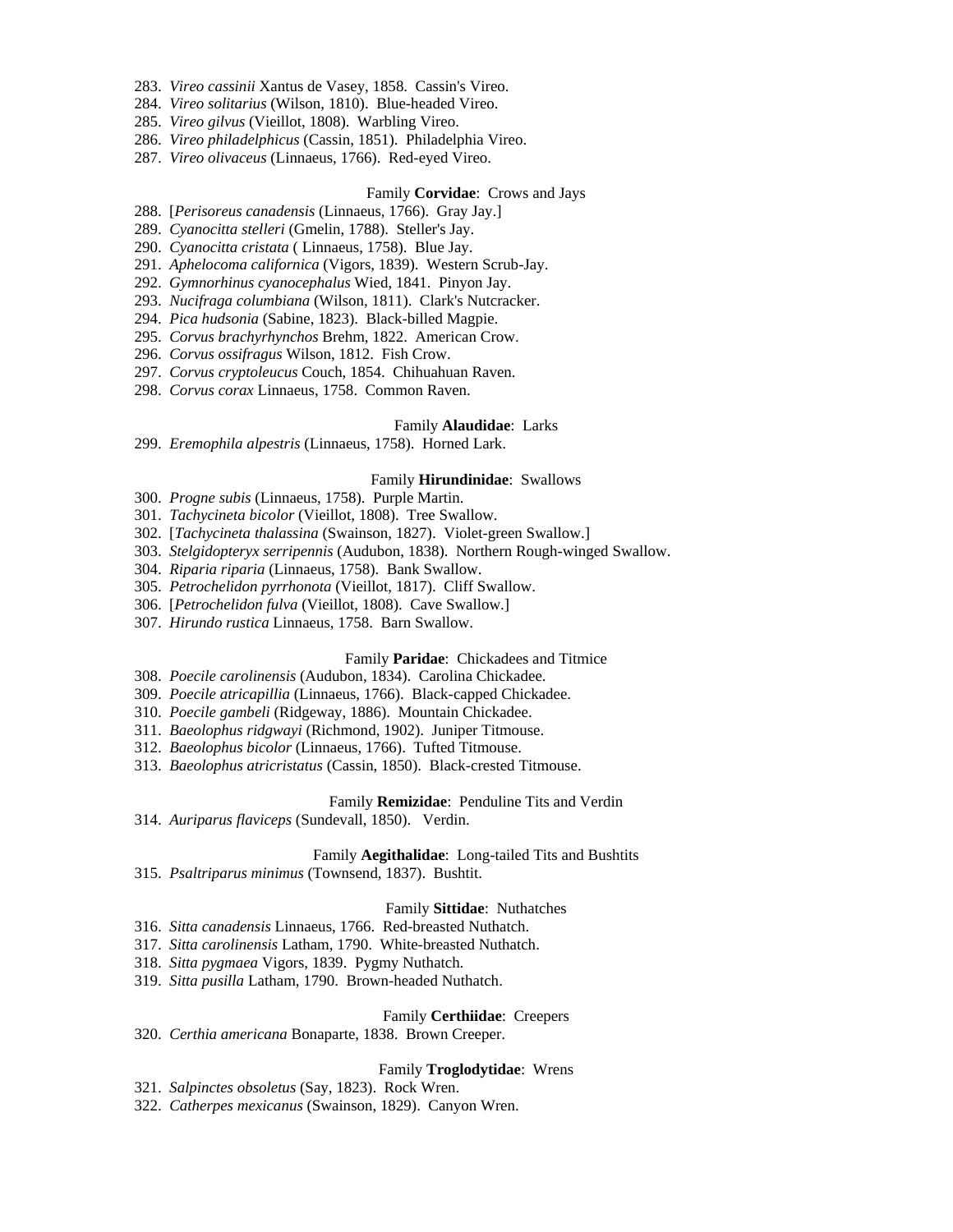- 323. *Thryothorus ludovicianus* (Latham, 1790). Carolina Wren.
- 324. *Thryomanes bewickii* (Audubon, 1827). Bewick's Wren.
- 325. *Troglodytes aedon* Vieillot, 1809. House Wren.
- 326. *Troglodytes troglodytes* (Linnaeus, 1758). Winter Wren.
- 327. *Cistothorus platensis* (Latham, 1790). Sedge Wren.
- 328. *Cistothorus palustris* (Wilson, 1810). Marsh Wren.

## Family **Regulidae**: Kinglets

- 329. *Regulus satrapa* Lichtenstein, 1823. Golden-crowned Kinglet.
- 330. *Regulus calendula* (Linnaeus, 1766). Ruby-crowned Kinglet.

## Family **Sylviidae**: Old World Warblers and Gnatcatchers

331. *Polioptila caerulea* (Linnaeus, 1766). Blue-gray Gnatcatcher.

## Family **Turdidae**: Thrushes

- 332. *Sialia sialis* (Linnaeus, 1758). Eastern Bluebird.
- 333. *Sialia mexicana* Swainson, 1832. Western Bluebird.
- 334. *Sialia currucoides* (Bechstein, 1798). Mountain Bluebird.
- 335. *Myadestes townsendi* (Audubon, 1838). Townsend's Solitaire.
- 336. *Catharus fuscescens* (Stephens, 1817). Veery.
- 337. *Catharus minimus* (Lafresnaye, 1848). Gray-cheeked Thrush.
- 338. *Catharus ustulatus* (Nuttall, 1840). Swainson's Thrush.
- 339. *Catharus guttatus* (Pallas, 1811). Hermit Thrush.
- 340. *Hylocichla mustelina* (Gmelin, 1789). Wood Thrush.
- 341. *Turdus migratorius* Linnaeus, 1766. American Robin.
- 342. \**Ixoreus naevius* (Gmelin, 1789). Varied Thrush.

#### Family **Mimidae**: Mockingbirds and Thrashers

- 343. *Dumetella carolinensis* (Linnaeus, 1766). Gray Catbird.
- 344. *Mimus polyglottos* (Linnaeus, 1758). Northern Mockingbird.
- 345. *Oreoscoptes montanus* (Townsend, 1837). Sage Thrasher.
- 346. *Toxostoma rufum* (Linnaeus, 1758). Brown Thrasher.
- 347. *Toxostoma curvirostre* (Swainson, 1827). Curve-billed Thrasher.

## Family **Sturnidae**: Starlings

348. *Sturnus vulgaris* Linnaeus, 1758. European Starling.

#### Family **Motacillidae**: Wagtails and Pipits

- 349. *Anthus rubescens* (Tunstall, 1771). American Pipit.
- 350. *Anthus spragueii* (Audubon, 1844). Sprague's Pipit.

### Family **Bombycillidae**: Waxwings

- 351. *Bombycilla garrulus* (Linnaeus, 1758). Bohemian Waxwing.
- 352. *Bombycilla cedrorum* Vieillot, 1808. Cedar Waxwing.

## Family **Ptilogonatidae**: Silky-Flycatchers

353. [*Phainopepla nitens* (Swainson, 1838). Phainopepla.]

## Family **Parulidae**: Wood-Warblers

- 354. *Vermivora pinus* (Linnaeus, 1766). Blue-winged Warbler.
- 355. *Vermivora chrysoptera* (Linnaeus, 1766). Golden-winged Warbler.
- 356. *Vermivora peregrina* (Wilson, 1811). Tennessee Warbler.
- 357. *Vermivora celata* (Say, 1823). Orange-crowned Warbler.
- 358. *Vermivora ruficapilla* (Wilson, 1811). Nashville Warbler.
- 359. *Vermivora virginiae* (Baird, 1860). Virginia's Warbler.
- 360. *Parula americana* (Linnaeus, 1758). Northern Parula.
- 361. *Dendroica petechia* (Linnaeus, 1766). Yellow Warbler.
- 362. *Dendroica pensylvanica* (Linnaeus, 1766). Chestnut-sided Warbler.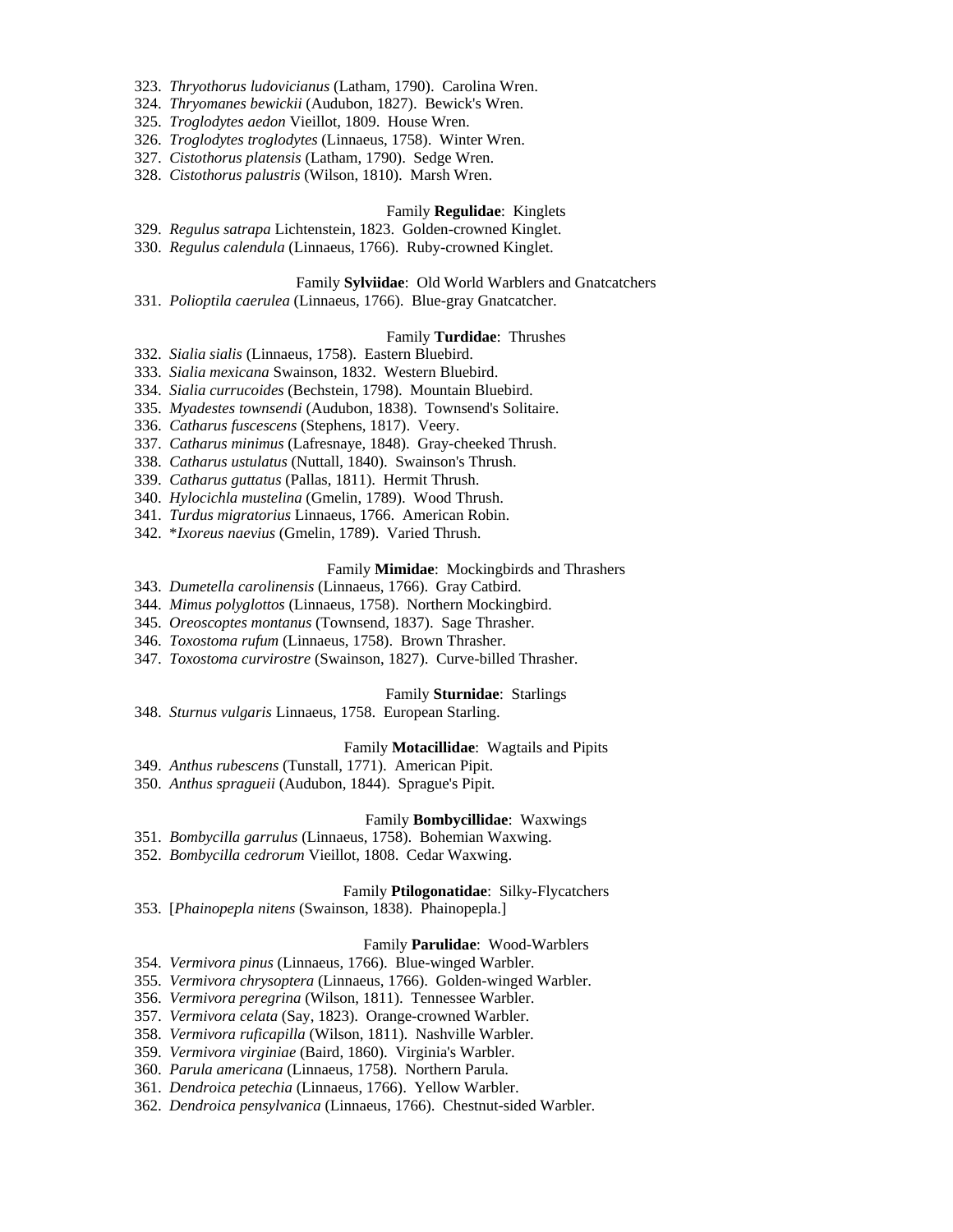- 363. *Dendroica magnolia* (Wilson, 1811). Magnolia Warbler.
- 364. *Dendroica tigrina* (Gmelin, 1789). Cape May Warbler.
- 365. *Dendroica caerulescens* (Gmelin, 1789). Black-throated Blue Warbler.
- 366. *Dendroica coronata* (Linnaeus, 1766). Yellow-rumped Warbler.
- 367. *Dendroica nigrescens* (Townsend, 1837). Black-throated Gray Warbler.
- 368. *Dendroica virens* (Gmelin, 1789). Black-throated Green Warbler.
- 369. *Dendroica townsendi* (Townsend, 1837). Townsend's Warbler.
- 370. *Dendroica fusca* (Müller, 1776). Blackburnian Warbler.
- 371. *Dendroica dominica* (Linnaeus, 1766). Yellow-throated Warbler.
- 372. *Dendroica graciae* Baird, 1865. Grace's Warbler.]
- 373. *Dendroica pinus* (Wilson, 1811). Pine Warbler.
- 374. *Dendroica discolor* (Vieillot, 1809). Prairie Warbler.
- 375. *Dendroica palmarum* (Gmelin, 1789). Palm Warbler.
- 376. *Dendroica castanea* (Wilson, 1810). Bay-breasted Warbler.
- 377. *Dendroica striata* (Forster, 1772). Blackpoll Warbler.
- 378. *Dendroica cerulea* (Wilson, 1810). Cerulean Warbler.
- 379. *Mniotilta varia* (Linnaeus, 1766). Black-and-white Warbler.
- 380. *Setophaga ruticilla* (Linnaeus, 1758). American Redstart.
- 381. *Protonotaria citrea* (Boddaert, 1783). Prothonotary Warbler.
- 382. *Helmitheros vermivorus* (Gmelin, 1789). Worm-eating Warbler.
- 383. *Limnothlypis swainsonii* (Audubon, 1834). Swainson's Warbler.
- 384. *Seiurus aurocapillia* (Linnaeus, 1766). Ovenbird.
- 385. *Seiurus noveboracensis* (Gmelin, 1789). Northern Waterthrush.
- 386. *Seiurus motacilla* (Vieillot, 1809). Louisiana Waterthrush.
- 387. *Oporornis formosus* (Wilson, 1811). Kentucky Warbler.
- 388. *Oporornis agilis* (Wilson, 1812). Connecticut Warbler.
- 389. *Oporornis philadelphia* (Wilson, 1810). Mourning Warbler.
- 390. *Oporornis tolmiei* (Townsend, 1839). MacGillivray's Warbler.
- 391. *Geothlypis trichas* (Linnaeus, 1766). Common Yellowthroat.
- 392. *Wilsonia citrina* (Boddaert, 1783). Hooded Warbler.
- 393. *Wilsonia pusilla* (Wilson, 1811). Wilson's Warbler.
- 394. *Wilsonia canadensis* (Linnaeus, 1766). Canada Warbler.
- 395. *Icteria virens* (Linnaeus, 1758). Yellow-breasted Chat.

### Family **Thraupidae**: Tanagers

- 396. *Piranga rubra* (Linnaeus, 1758). Summer Tanager.
- 397. *Piranga olivacea* (Gmelin, 1789). Scarlet Tanager.
- 398. *Piranga ludoviciana* (Wilson, 1811). Western Tanager.

### Family **Emberizidae**: Emberizids

- 399. *Pipilo chlorurus* (Audubon, 1839). Green-tailed Towhee.
- 400. *Pipilo maculatus* Swainson, 1827. Spotted Towhee.
- 401. *Pipilo erythrophthalmus* (Linnaeus, 1758). Eastern Towhee.
- 402. *Pipilo fuscus* Swainson, 1827. Canyon Towhee.
- 403. *Aimophila cassinii* (Woodhouse, 1852). Cassin's Sparrrow.
- 404. *Aimophila aestivalis* (Lichtenstein, 1823). Bachman's Sparrow.
- 405. *Aimophila ruficeps* (Cassin, 1852). Rufous-crowned Sparrow.
- 406. *Spizella arborea* (Wilson, 1810). American Tree Sparrow.
- 407. *Spizella passerina* (Bechstein, 1798). Chipping Sparrow.
- 408. *Spizella pallida* (Swainson, 1832). Clay-colored Sparrow.
- 409. *Spizella breweri* Cassin, 1856. Brewer's Sparrow.
- 410. *Spizella pusilla* (Wilson, 1810). Field Sparrow.
- 411. *Pooecetes gramineus* (Gmelin, 1789). Vesper Sparrow.
- 412. *Chondestes grammacus* (Say, 1823). Lark Sparrow.
- 413. *Amphispiza bilineata* (Cassin, 1850). Black-throated Sparrow.
- 414. \**Amphispiza belli* (Cassin, 1850). Sage Sparrow.
- 415. *Calamospiza melanocorys* (Stejneger, 1885). Lark Bunting.
- 416. *Passerculus sandwichensis* (Gmelin, 1789). Savannah Sparrow.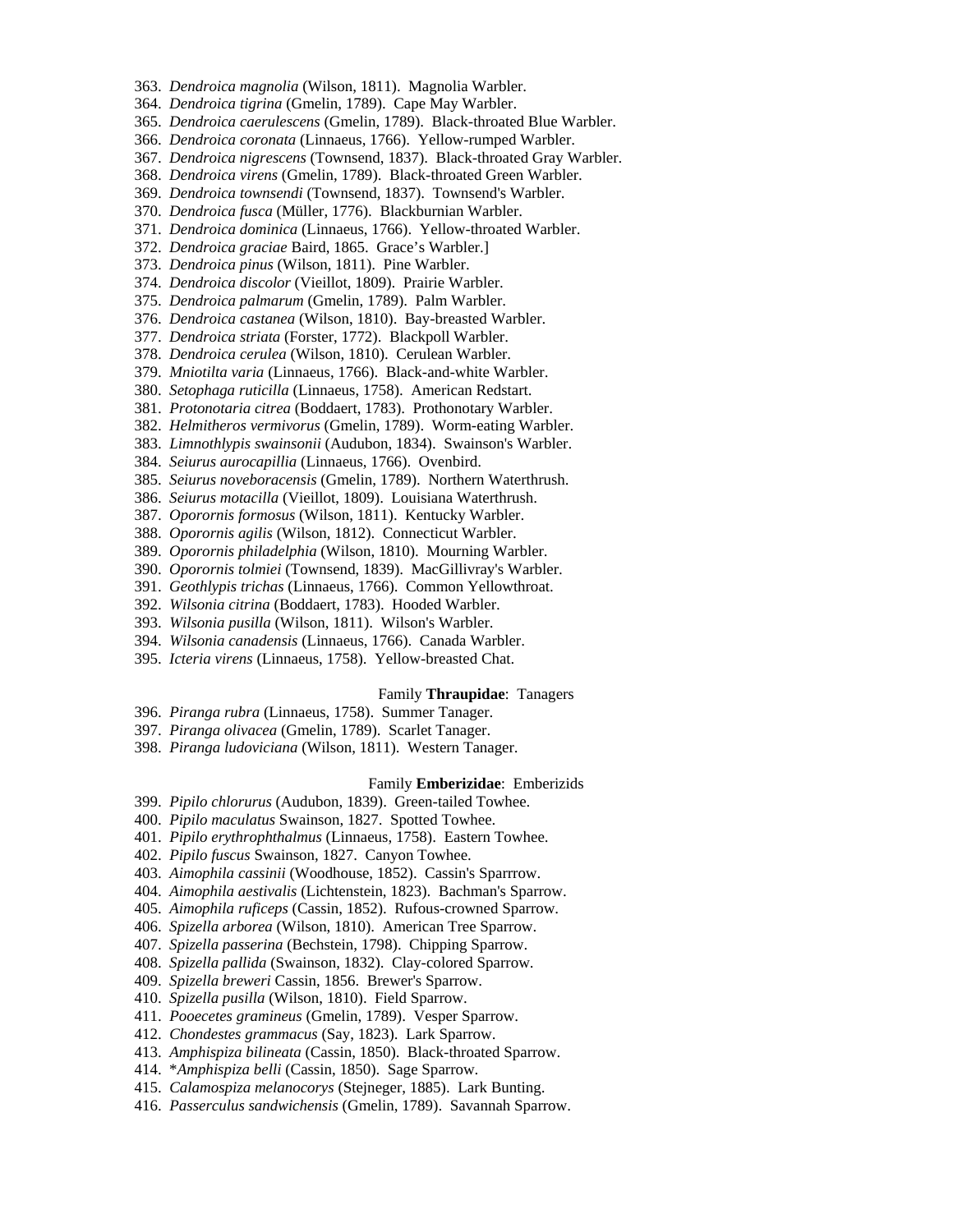- 417. *Ammodramus savannarum* (Gmelin, 1789). Grasshopper Sparrow.
- 418. *Ammodramus bairdii* (Audubon, 1844). Baird's Sparrow.
- 419. \**Ammodramus henslowii* (Audubon, 1829). Henslow's Sparrow.
- 420. *Ammodramus leconteii* (Audubon, 1844). Le Conte's Sparrow.
- 421. *Ammodramus nelsoni* (Allen, 1875). Nelson's Sharp-tailed Sparrow.
- 422. *Passerella iliaca* (Merrem, 1786). Fox Sparrow.
- 423. *Melospiza melodia* (Wilson, 1810). Song Sparrow.
- 424. *Melospiza lincolnii* (Audubon, 1834). Lincoln's Sparrow.
- 425. *Melospiza georgiana* (Latham, 1790). Swamp Sparrow.
- 426. *Zonotrichia albicollis* (Gmelin, 1789). White-throated Sparrow.
- 427. *Zonotrichia querula* (Nuttall, 1840). Harris's Sparrow
- 428. *Zonotrichia leucophrys* (Forster, 1772). White-crowned Sparrow.
- 429. *Junco hyemalis* (Linnaeus, 1758). Dark-eyed Junco.
- 430. *Calcarius mccownii* (Lawrence, 1851). McCown's Longspur.
- 431. *Calcarius lapponicus* (Linnaeus, 1758). Lapland Longspur.
- 432. *Calcarius pictus* (Swainson, 1832). Smith's Longspur.
- 433. *Calcarius ornatus* (Townsend, 1837). Chestnut-collared Longspur.
- 434. *Plectrophenax nivalis* (Linnaeus, 1758). Snow Bunting.

### Family **Cardinalidae**: Cardinals, Saltators, and Allies

- 435. *Cardinalis cardinalis* (Linnaeus, 1758). Northern Cardinal.
- 436. \**Cardinalis sinuatus* Bonaparte, 1839. Pyrrhuloxia.
- 437. *Pheucticus ludovicianus* (Linnaeus, 1766). Rose-breasted Grosbeak.
- 438. *Pheucticus melanocephalus* (Swainson, 1827). Black-headed Grosbeak.
- 439. *Guiraca caerulea* (Linnaeus, 1758). Blue Grosbeak.
- 440. *Passerina amoena* (Say, 1823). Lazuli Bunting.
- 441. *Passerina cyanea* (Linnaeus, 1766). Indigo Bunting.
- 442. *Passerina ciris* (Linnaeus, 1758). Painted Bunting.
- 443. *Spiza americana* (Gmelin, 1789). Dickcissel.

### Family **Icteridae**: Blackbirds

- 444. *Dolichonyx oryzivorus* (Linnaeus, 1758). Bobolink.
- 445. *Agelaius phoeniceus* (Linnaeus, 1766). Red-winged Blackbird.
- 446. *Sturnella magna* (Linnaeus, 1758). Eastern Meadowlark.
- 447. *Sturnella neglecta* Audubon, 1844. Western Meadowlark.
- 448. *Xanthocephalus xanthocephalus* (Bonaparte, 1826). Yellow-headed Blackbird.
- 449. *Euphagus carolinus* (Müller, 1776). Rusty Blackbird.
- 450. *Euphagus cyanocephalus* (Wagler, 1829). Brewer's Blackbird.
- 451. *Quiscalus quiscula* (Linnaeus, 1758). Common Grackle.
- 452. *Quiscalus mexicanus* (Gmelin, 1788). Great-tailed Grackle.
- 453. *Molothrus bonariensis* (Gmelin, 1789). Shiny Cowbird.
- 454. [*Molothrus aeneus* (Wagler, 1829). Bronzed Cowbird.]
- 455 *Molothrus ater* (Boddaert, 1783). Brown-headed Cowbird.
- 456 *Icterus spurius* (Linnaeus, 1766). Orchard Oriole.
- 457. *Icterus bullockii* (Swainson, 1827). Bullock's Oriole.
- 458 *Icterus galbula* (Linnaeus, 1758). Baltimore Oriole.

### Family **Fringillidae**: Fringilline and Cardueline Finches and Allies

- 459. \**Pinicola enucleator* (Linnaeus, 1758). Pine Grosbeak.
- 460. *Carpodacus purpureus* (Gmelin, 1789). Purple Finch.
- 461. *Carpodacus cassinii* Baird, 1854. Cassin's Finch.
- 462. *Carpodacus mexicanus* (Müller, 1776). House Finch.
- 463. *Loxia curvirostra* Linnaeus, 1758. Red Crossbill.
- 464. *Loxia leucoptera* Gmelin, 1789. White-winged Crossbill.
- 465. *Carduelis flammea* (Linnaeus, 1758). Common Redpoll.
- 466. *Carduelis pinus* (Wilson, 1810). Pine Siskin.
- 467. *Carduelis psaltria* (Say, 1823). Lesser Goldfinch.
- 468. Carduelis *tristis* (Linnaeus, 1758). American Goldfinch.